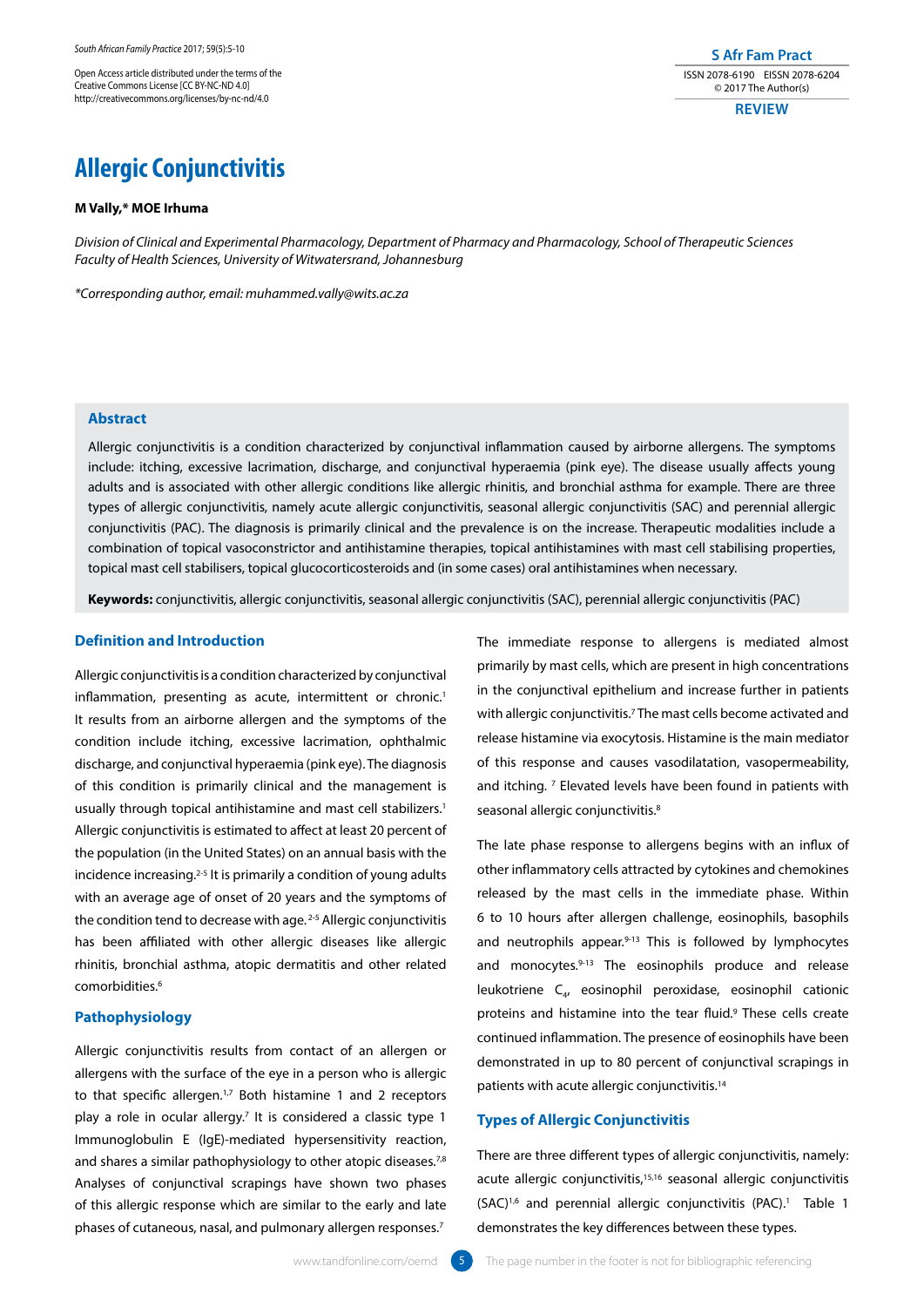**Table 1:** Key differences between the three types of allergic conjunctivitis<sup>1,6,15-17</sup>

| <b>Acute Allergic Conjunctivitis</b>                                                                                                                                                                                                                                                                                        | <b>Seasonal Allergic Conjunctivitis</b>                                                                                                                                                                                                                                                                                  | <b>Perennial Allergic Conjunctivitis</b>                                                                                                                                                                  |  |
|-----------------------------------------------------------------------------------------------------------------------------------------------------------------------------------------------------------------------------------------------------------------------------------------------------------------------------|--------------------------------------------------------------------------------------------------------------------------------------------------------------------------------------------------------------------------------------------------------------------------------------------------------------------------|-----------------------------------------------------------------------------------------------------------------------------------------------------------------------------------------------------------|--|
| 1. Sudden onset hypersensitivity reaction that<br>develops rapidly (within 30 mins)<br>2. Caused by isolated environmental exposure<br>3. Resolves promptly when the allergen is<br>removed (usually within 24 hrs)<br>4. Characterized by intense episodes of:<br>a. Itching<br>b. Hyperaemia<br>c. Tearing<br>d. Chemosis | 1. Progressive onset reaction (compared to<br>acute allergic conjunctivitis) and occurs<br>gradually (over days to weeks)<br>2. Usually corresponds to a specific pollen<br>season<br>3. Seasonal allergens include:<br>a. Tree pollen in spring<br>b. Grass pollen in summer<br>c. Wood pollen in late summer or autumn | 1. PAC is mild, chronic and has a waxing and<br>waning quality.<br>2. It is related to year round environment<br>exposure.<br>3. PAC allergens include:<br>a. Dust mites<br>b. Animal dander<br>c. Moulds |  |
| e. Eyelid oedema                                                                                                                                                                                                                                                                                                            |                                                                                                                                                                                                                                                                                                                          |                                                                                                                                                                                                           |  |

### Table 2: Clinical presentation of allergic conjunctitivis<sup>1,17-20</sup>

| <b>Symptoms</b>                                                                                                                                                                                                                                                                            | <b>Clinical History</b>                                                                                                                                                                          | <b>Physical Examination Findings</b>                                                                                                                                                                                                                                                                                                                                                                                                                                                                                                                                                                                                                                                                                                                                                                                                                                                                                                                                                         |
|--------------------------------------------------------------------------------------------------------------------------------------------------------------------------------------------------------------------------------------------------------------------------------------------|--------------------------------------------------------------------------------------------------------------------------------------------------------------------------------------------------|----------------------------------------------------------------------------------------------------------------------------------------------------------------------------------------------------------------------------------------------------------------------------------------------------------------------------------------------------------------------------------------------------------------------------------------------------------------------------------------------------------------------------------------------------------------------------------------------------------------------------------------------------------------------------------------------------------------------------------------------------------------------------------------------------------------------------------------------------------------------------------------------------------------------------------------------------------------------------------------------|
| • Ocular pruritus<br>• Burning sensation in the eye<br>• Redness is universal<br>• Eyelid oedema is common<br>• Usually bilateral, but one eye can be more<br>affected than another<br>• Discharge: watery and non-purulent<br>• Mild photophobia and crusting upon<br>awakening may occur | History of atopy, seasonal allergy or<br>specific allergy is usually present in these<br>patients.<br>All patients should be asked about a<br>$\bullet$<br>previous history of similar symptoms. | • Conjunctival hyperaemia<br>• Tearing and clear watery discharge<br>• Conjunctival oedema<br>Injection (redness) in allergic conjunctivitis<br>$\bullet$<br>is usually diffuse and involves the bulbar<br>conjunctiva as well as the palpebral and tarsal<br>conjunctiva<br>• On eyelid eversion: conjunctival papillae may be<br>present.<br>• Papillae vary in size from tiny red dots to<br>polygonal elevations 1 mm or more in diameter<br>• Papillae are usually found on the tarsal<br>conjunctiva<br>• Cobblestoning and large papillae are usually<br>indicative of other severe ocular allergic<br>disorders<br>• Patients with allergic rhinitis may also present<br>with:<br>• Allergic shiners<br>Dennie-morgan lines<br>$\circ$<br>• A pale hue to the nasal mucosa<br>Oedema of the nasal turbinates<br>$\circ$<br>Clear rhinorrhoea maybe visible<br>$\circ$<br>If the nasal passages are obstructed, there<br>$\circ$<br>may be clear dripping in the posterior<br>pharvnx |

# **Clinical Presentation**

The prominent symptom of allergic conjunctivitis is ocular pruritis.1,17,18 The absence of pruritus should prompt the healthcare practitioner to consider other ocular disorders, for example bacterial, viral, fungal, autoimmune, and drug-induced conjunctivitis. Table 2 describes the clinical presentation of allergic rhinitis in terms of symptoms, clinical history and physical examination findings.1,17-19

### **Diagnosis**

The diagnosis of this condition is primarily clinical and based on suggestive signs and symptoms consistent with allergic rhinitis.<sup>1</sup> Laboratory testing is not required in order to initiate therapy, however, testing for allergy to specific substances should be pursued if the patient does not respond to treatment or in advanced conditions.<sup>1</sup> In such situations it would be preferable to refer to an ophthalmologist.<sup>1,19, 20</sup>

### **Differential Diagnosis**

The differential diagnosis for this condition includes: infective conjunctivitis, more severe forms of ocular allergic diseases, blepharitis, drug-induced conjunctivitis, and keratoconjunctivitis sicca. Table 3 illustrates the different features of these conditions useful for differentiation.

# **Management of Allergic Conjunctivitis**

The management of allergic conjunctivitis should include both non-pharmacological or pharmacological measures.

# *Non-pharmacological measures*

Basic eye-care should be advised for these patients:17-21

- 1. Patients should not rub their eyes because rubbing can cause mechanical mast cell degranulation and worsening of symptoms.
- 2. Cool compresses can help reduce eyelid and periorbital oedema.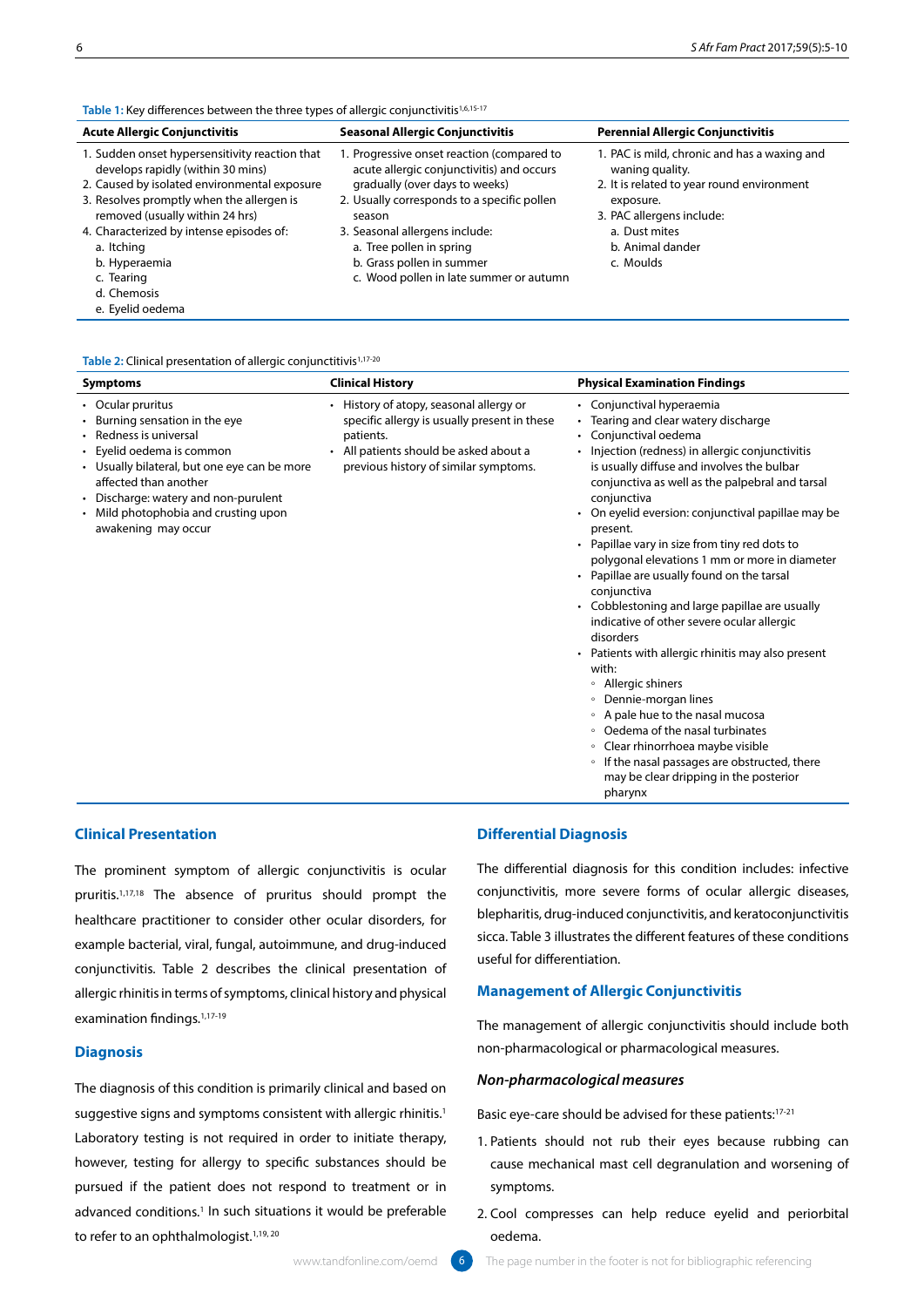### **Table 3: Differential diagnosis and feature of these conditions<sup>1,17,20</sup>**

### **More severe forms of allergic ocular disease:**

- *1. Vernal keratoconjunctivitis*: more severe disorder, which usually affects boys living in warm, dry climates. It presents with intense pruritis, string mucoid discharge and cobblestoning on the upper tarsal conjunctiva and may vary with seasons
- *2. Giant papillary conjunctivitis*: a hypersensitivity reaction to contact lenses, ocular sutures or ocular implants. It presents with itching, foreign body sensations, giant papillae.
- *3. Atopic keratoconjunctivitis*: chronic and severe disorder that can affect the eyelid, conjunctiva, and cornea. It presents with severe pruritus, sometimes with seasonal variability. Eyelids can become thickened and lichenified.

#### **Viral Infections**

Allergic conjunctivitis is often accompanied by significant ocular pruritus, however this is not the case with infectious eye conditions. Infection is usually unilateral, although it can be bilateral, whereas allergic conjunctivitis is usually bilateral.

#### **Bacterial Infections**

Produce some degree of purulent discharge and are unlikely to be mistaken for allergic conjunctivitis, but viral infections can present more subtly.

### **Keratoconjunctivitis Sicca**

Allergic conjunctivitis principally affects the conjunctiva, whereas the principal target tissue in keratoconjunctivitis sicca is the cornea.

### **Blepharitis**

This principally affects the eyelids or lid margins whereas allergic conjunctivitis affects the conjunctiva. Eyelid involvement is characterised by vascularisation of lids, changes in meibomian glands, and presence of lid dander.

#### **Angle Closure Glaucoma**

Allergic conjunctivitis is usually bilateral, and generally not associated with vision loss or ocular pain. Angle closure glaucoma is usually associated with unilateral ocular pain, vision loss and corneal oedema. Both allergic conjunctivitis and angle closure glaucoma do present with redness.

#### **Episcleritis/scleritis**

Both scleritis and episcleritis are associated with significant pain but the pain of episcleritis may be delayed.

### **Drug-induced conjunctivitis**

Drug-induced cicatrising conjunctivitis is type of ocular toxicity resulting from different chemicals used as preservatives in eye drops. Preservatives like benzalkonium chloride (BAC) and related ammonium salts have been shown to play an important part as allergens in some patients. Other ophthalmic medications, for example antimicrobial, antifungal, antiviral, corticosteroid drops may also trigger hypersensitivity reactions in some patients especially in the first few days of use.

- 3. Frequent use of refrigerated artificial tears throughout the day can help dilute and remove allergens.
- 4. Patients should reduce or stop the use of contact lenses during their symptomatic periods.

Allergen avoidance or reduction of contact with known allergens is critical for effective management of allergic conjunctivitis, especially in more severe cases.17-21 Different advice should be given on the type of allergic conjunctivitis. This includes<sup>17-21</sup>:

- 1. For SAC, patients should be advised to use air conditioning where possible. They should also be advised to limit outdoor exposure, and keep car and home windows closed during the peak pollen seasons.
- 2. For PAC, patients should be advised to avoid specific allergens that are the cause of the symptoms in a specific patient. For example: in patients allergic to dust mites, advice should be given to replace old pillow cases, blankets and mattresses or using dust mite allergen impermeable covers.

# *Pharmacological Measures*

The mainstay of therapy for ocular related allergies included the use of allergic therapeutic treatments such as: antihistamine, multiple action anti-allergic agents and mast cell stabilizers.17

## *Topical Treatments*

# 1. *Vasoconstrictor/antihistamine combinations (tetryzoline/ antazoline)*

These medicines are available as over the counter medicine with tetryzoline having a similar action to that of naphazoline.<sup>22</sup> Tetryzoline, a topical vasoconstrictor, was indicated for

ocular redness and continuous use would result in rebound hyperaemia.22,23 Antazoline is an antihistamine indicated topically for the symptomatic relief of allergic conjunctivitis.<sup>22</sup> Antazoline may be useful in the case of histamine-induced itching. Antazoline has local stinging properties and may cause minor ocular irritation.22 Patients should be advised that increased eye redness for several days may result when the combination of tetryzoline/antazoline is stopped.22

2. *Antihistamines with mast cell stabilising properties (e.g. olaptadine, ketotifen, emedastine, epinastine, ketotifen, etc.)*

These drugs have two main mechanisms of action. They block histamine receptors in the conjunctiva and thus inhibit the action of this mediator.<sup>22, 24</sup> Furthermore, they stabilise mast cells and inhibit mast cell degranulation which in turn limits the release of histamine, tryptase and prostaglandin  $D_2$ ,  $22,25$  They also inhibit leukocyte activity and dampen mediator release from basophils, eosinophils and neutrophils.22,25 Almost all these drugs are dosed twice daily,<sup>22</sup> but two weeks of therapy should be allowed in order for the drugs to reach maximal efficacy as a prophylactic agent. Common adverse effects to expect with use are burning, stinging and irritation upon installation as well as headaches or ocular dryness. Patients may consider refrigerating the drops prior to use to combat these adverse effects or even consider the use of artificial tears with these medications. A systematic review and a Cochrane meta-analysis on the use of topical antihistamines have demonstrated their effectiveness in the management of both SAC and PAC.18,26

3. *Mast Cell Stabilisers (sodium cromoglycate, lodoxamide)*

The drugs stabilise mast cells and prevent the release of histamine. The maximal efficacy of these drugs is only reached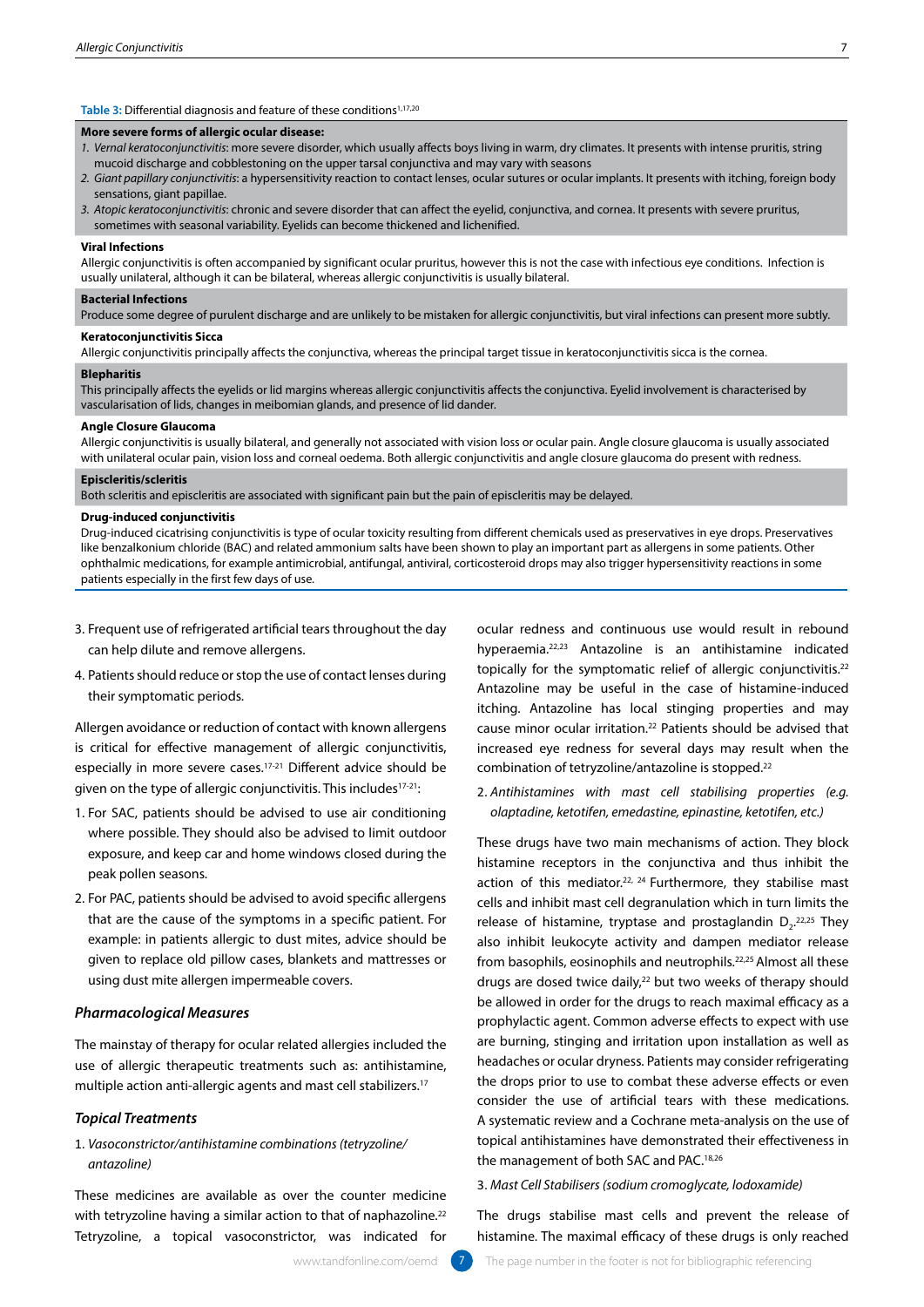between 5–14 days after initiation and thus cannot be used in the management of acute allergic conjunctivitis.27 The dosing of these drugs is more frequent than topical antihistamine and must be dosed four times daily.22,27 For this reason, it should be reserved as treatment for SAC in patients who cannot tolerate other therapy. A randomised trial which compared the use of cromolyn sodium (4 percent, four times daily) for two weeks prior to allergen challenge with a single drop of ketotifen fumarate (0.025 percent) given just before allergen challenge, found that the single drop of ketotifen was superior in controlling itching and redness at 15 minutes and at 4 hours after challenge.<sup>28</sup> An analysis of the economic costs of olaptadine or sodium cromoglycate concluded that the more expensive olaptadine resulted in sufficiently fewer return visits than the most cost effective option of sodium cromoglycate.<sup>29</sup>

### 4. *Glucorticosteroids (loteprednol, flurometholone)*

These drugs should be considered in patients with refractory symptoms and should be prescribed by an ophthalmologist. Due to their adverse effect profile (cataract formation, increased intraocular pressure, glaucoma and secondary infections), these drugs should only be used as "pulse therapy" for a maximum of two weeks and only in patients where topical antihistamines and mast cell stabilisers have been ineffective.<sup>22</sup> Soft steroids (e.g. loteprednol, flurometholone) are preferred to dexamethasone or prednisolone (1%) as pulse therapy, as they are associated with the lower risk of increased intraocular pressure.<sup>30</sup>

# *Systemic Therapy*

### *Oral antihistamines (cetirizine, loratadine, fexofenadine)*

Non-sedating antihistamines are histamine -1- receptor (H1) antagonists and are dosed once daily. They may be useful in patients with rhinitis or pruritus.22 Randomised trials have shown that topical medications are more effective than oral therapies for ocular symptoms. Specifically, topical olopatadine was more effective than oral loratadine or fexofenadine, and topical ketotifen was more effective than oral desloratadine.31-33 Oral antihistamine can cause drying of the mucosal membranes and in some patients may cause dry eyes.<sup>22,34</sup>

**Table 4:** Rational drugs use of the different therapeutic modalities for the different types of allergic rhinitis<sup>22-34</sup>

| Type of allergic<br>conjunctivitis      | <b>First line agent</b>                                                                                                                                                      | <b>Second line agent</b>                                          |
|-----------------------------------------|------------------------------------------------------------------------------------------------------------------------------------------------------------------------------|-------------------------------------------------------------------|
| <b>Acute Allergic</b><br>Conjunctivitis | Considered a self-limiting<br>condition<br>Consider the use of<br>topical vasoconstrictor/<br>antihistamine preparation for<br>two weeks                                     | Topical antihistamine<br>with mast cell stabilising<br>properties |
| <b>SAC</b>                              | Topical antihistamine<br>with mast cell stabilising<br>properties twice daily<br>Drugs should be initiated<br>two to four weeks prior<br>to anticipated onset of<br>symptoms | Topical mast cell<br>stabilisers four times<br>daily              |
| <b>PAC</b>                              | Topical antihistamine<br>with mast cell stabilising<br>properties twice daily                                                                                                | Topical mast cell<br>stabilisers four times<br>daily              |

*Treatment for specific types of allergic conjunctivitis* 

Rational drug selection of the different therapeutic modalities for the different types of allergic rhinitis is detailed in Table 4.

# **Conclusion**

Allergic conjunctivitis is a condition characterised by conjunctival inflammation that may be acute, intermittent or chronic. There are three types of allergic conjunctivitis: acute allergic conjunctivitis, SAC and PAC. The prominent symptom of allergic conjunctivitis is ocular pruritis. Drug therapy should be confined to topical treatments with topical antihistamine with mast cell stabilising properties being the drug of choice for SAC and PAC, while the use of topical vasoconstrictor/antihistamine should be considered for acute allergic conjunctivitis.

### **References:**

- 1. Roat, MI. Allergic Conjuncitivis. The Merck Manual Online professional version.2016 [accessed August 2017]. Available from: http://www.msdmanuals. com/professional/eye-disorders/conjunctival-and-scleral-disorders/ allergic-conjunctivitis)
- 2. Singh K, Axelrod S, Bielory L. The epidemiology of ocular and nasal allergy in the United States, 1988-1994. J Allergy Clin Immunol. 2010;126:778.
- 3. Wang HY, Pizzichini MM, Becker AB, et al. Disparate geographic prevalences of asthma, allergic rhinoconjunctivitis and atopic eczema among adolescents in five Canadian cities. Pediatr Allergy Immunol. 2010;21:867.
- 4. Kusunoki T, Morimoto T, Nishikomori R, et al. Changing prevalence and severity of childhood allergic diseases in Kyoto, Japan, from 1996 to 2006. Allergol Int. 2009;58:543.
- 5. Rosario N, Bielory L. Epidemiology of allergic conjunctivitis. Curr Opin Allergy Clin Immunol. 2011;11:471.
- 6. Bousquet J, Khaltaev N, Cruz AA, et al. Allergic Rhinitis and its Impact on Asthma (ARIA) 2008 update (in collaboration with the World Health Organization, GA(2) LEN and AllerGen). Allergy. 2008;63(86)Suppl:8.
- 7. Tsubota K, Takamura E, Hasegawa T, Kobayashi T. Detection by brush cytology of mast cells and eosinophils in allergic and vernal conjunctivitis. Cornea. 1991;10:525.
- 8. Ehlers WH, Donshik PC. Allergic ocular disorders: a spectrum of diseases. CLAO J. 1992;18:117.
- 9. Bonini S, Bonini S, Berruto A, et al. Conjunctival provocation test as a model for the study of allergy and inflammation in humans. Int Arch Allergy Appl Immunol 1989;88:144.
- 10. Cohan VL, Massey WA, Gittlin SD, et al. The heterogeneity of human histamine containing cells. In: Mast cell and basophil differentiation and function in health and disease. Galli SJ, Austen KF (Eds). Raven Press, New York 1989.
- 11. Bonini S, Centofanti M, Schiavone M, et al. The pattern of the ocular late phase reaction induced by allergen challenge in hay fever conjunctivitis. Ocul Immunol Inflamm. 1994;2:191.
- 12. Abelson MB, Madiwale N, Weston JH. Conjunctival eosinophils in allergic ocular disease. Arch Ophthalmol. 1983;101:555.
- 13. Bonini S, Centofanti M, Schiavone M. Passive transfer of the ocular late-phase reaction. Ocul Immunol Inflamm. 1993;4:323.
- 14. Abelson MB, Udell IJ, Weston JH. Conjunctival eosinophils in compound 48/80 rabbit model. Arch Ophthalmol. 1983;101:631.
- 15. Rodier F, Gautrin D, Ghezzo H, Malo JL. Incidence of occupational rhinoconjunctivitis and risk factors in animal-health apprentices. J Allergy Clin Immunol. 2003;112:1105.
- 16. Ono SJ, Abelson MB. Allergic conjunctivitis: update on pathophysiology and prospects for future treatment. J Allergy Clin Immunol. 2005;115:118.
- 17. La Rosa M, Lionetti E, Reibaldi M, et al. Allergic conjunctivitis: a comprehensive review of the literature. Ital J Pediatr. 2013;39:18. doi: 10.1186/1824-7288-39-18.
- 18. Owen CG, Shah A, Henshaw K, Smeeth L, Sheikh A. Topical treatments for seasonal allergic conjunctivitis: systematic review and meta-analysis of efficacy and effectiveness. Br J Gen Pract.2004;54(503):451-6.
- 19. National Department of Health, South Africa. Allergic Conjunctivitis Management Guidelines 2015 [cited 30 August 2017]. Adapted from: Standard